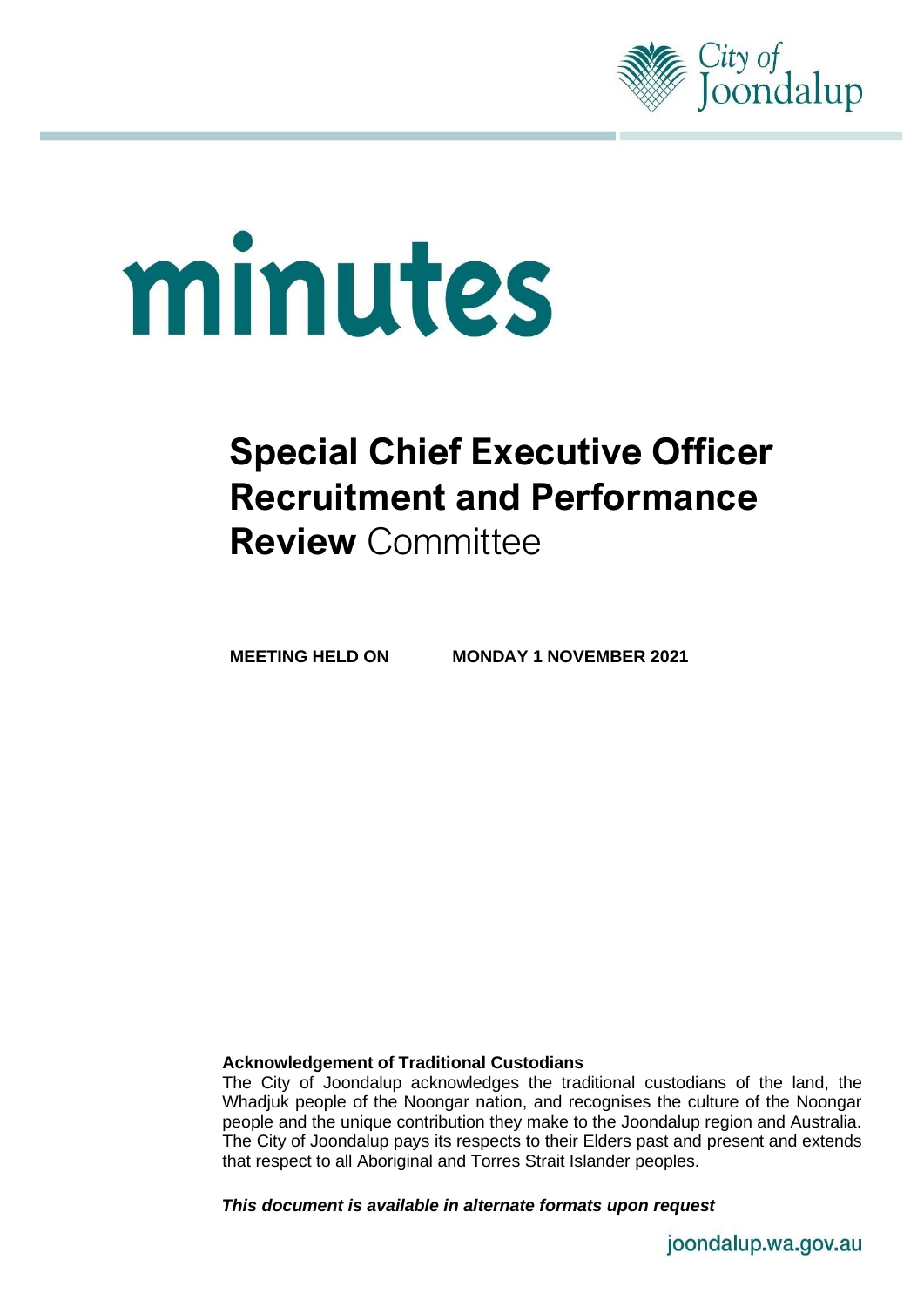# **TABLE OF CONTENTS**

| <b>ITEM</b><br>NO. | <b>TITLE</b>                                                                                       | <b>PAGE</b><br>NO. |
|--------------------|----------------------------------------------------------------------------------------------------|--------------------|
|                    | <b>DECLARATION OF OPENING</b>                                                                      | $\mathbf{2}$       |
|                    | DECLARATIONS OF FINANCIAL INTEREST / PROXIMITY<br>INTEREST / INTEREST THAT MAY AFFECT IMPARTIALITY | 3                  |
|                    | <b>ELECTION OF PRESIDING MEMBER</b>                                                                | 3                  |
|                    | <b>ELECTION OF DEPUTY PRESIDING MEMBER</b>                                                         | 3                  |
|                    | <b>APOLOGIES AND LEAVE OF ABSENCE</b>                                                              | 3                  |
|                    | ANNOUNCEMENTS BY THE PRESIDING MEMBER WITHOUT<br><b>DISCUSSION</b>                                 | 3                  |
|                    | <b>IDENTIFICATION OF MATTERS FOR WHICH THE MEETING MAY</b><br><b>BE CLOSED TO THE PUBLIC</b>       |                    |
|                    | <b>PETITIONS AND DEPUTATIONS</b>                                                                   | 4                  |
|                    | <b>REPORT</b>                                                                                      | 5                  |
| 1                  | SETTING OF MEETING DATES - CHIEF EXECUTIVE OFFICER<br>RECRUITMENT AND PERFORMANCE REVIEW COMMITTEE | 5                  |
|                    | <b>CLOSURE</b>                                                                                     | 10                 |
|                    |                                                                                                    |                    |

### **Note:**

Clause 15.10 of the City's *Meeting Procedures Local Law 2013* states:

*This local law applies generally to committee meetings except for clause 7.1 in respect of members seating and clause 7.8 in respect of limitation on members speaking.*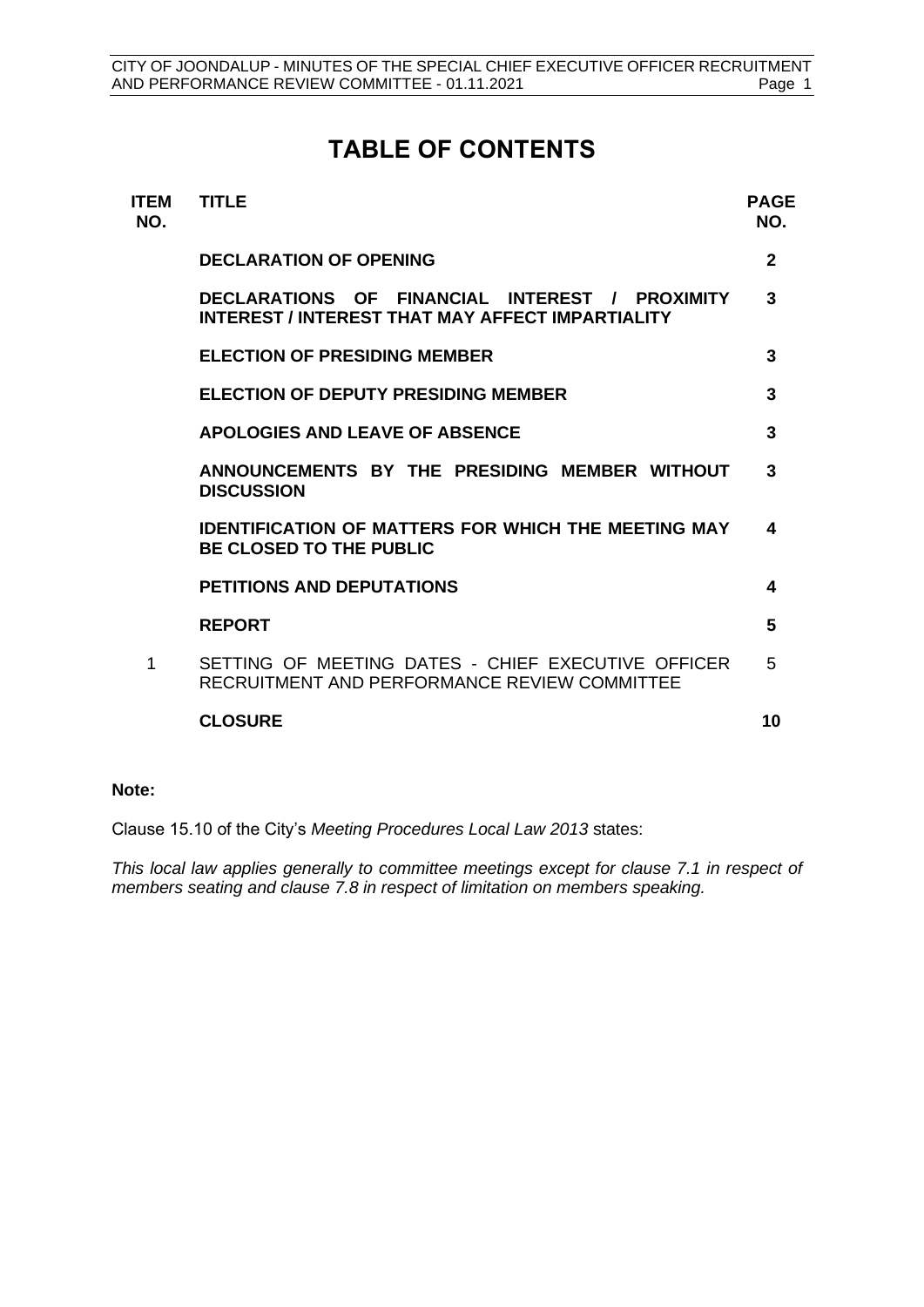# **CITY OF JOONDALUP**

**MINUTES OF THE SPECIAL CHIEF EXECUTIVE OFFICER RECRUITMENT AND PERFORMANCE REVIEW COMMITTEE MEETING HELD IN CONFERENCE ROOM 1, JOONDALUP CIVIC CENTRE, BOAS AVENUE, JOONDALUP ON MONDAY 1 NOVEMBER 2021.**

# **ATTENDANCE**

### **Committee Members**

Mayor Hon. Albert Jacob, JP Cr Tom McLean, JP Cr Daniel Kingston Cr Christopher May Cr Suzanne Thompson Cr Christine Hamilton-Prime, JP Cr John Chester

### **Observers**

Cr Adrian Hill Cr Nige Jones Cr Russ Fishwick, JP Cr John Raftis Cr John Logan

### **Officers**

Mr James Pearson Chief Executive Officer Mrs Kylie Bergmann Manager Governance Mrs Vivienne Stampalija Governance Coordinator Mrs Wendy Cowley **Governance Officer** 

Mr Jamie Parry **Director Governance and Strategy** Ms Dale Page Director Planning and Community Development Mr Matthew MacPherson Acting Director Infrastructure Services Mr Mat Humfrey Director Corporate Services

# <span id="page-2-0"></span>**DECLARATION OF OPENING**

The Chief Executive Officer declared the meeting open at 8.28pm.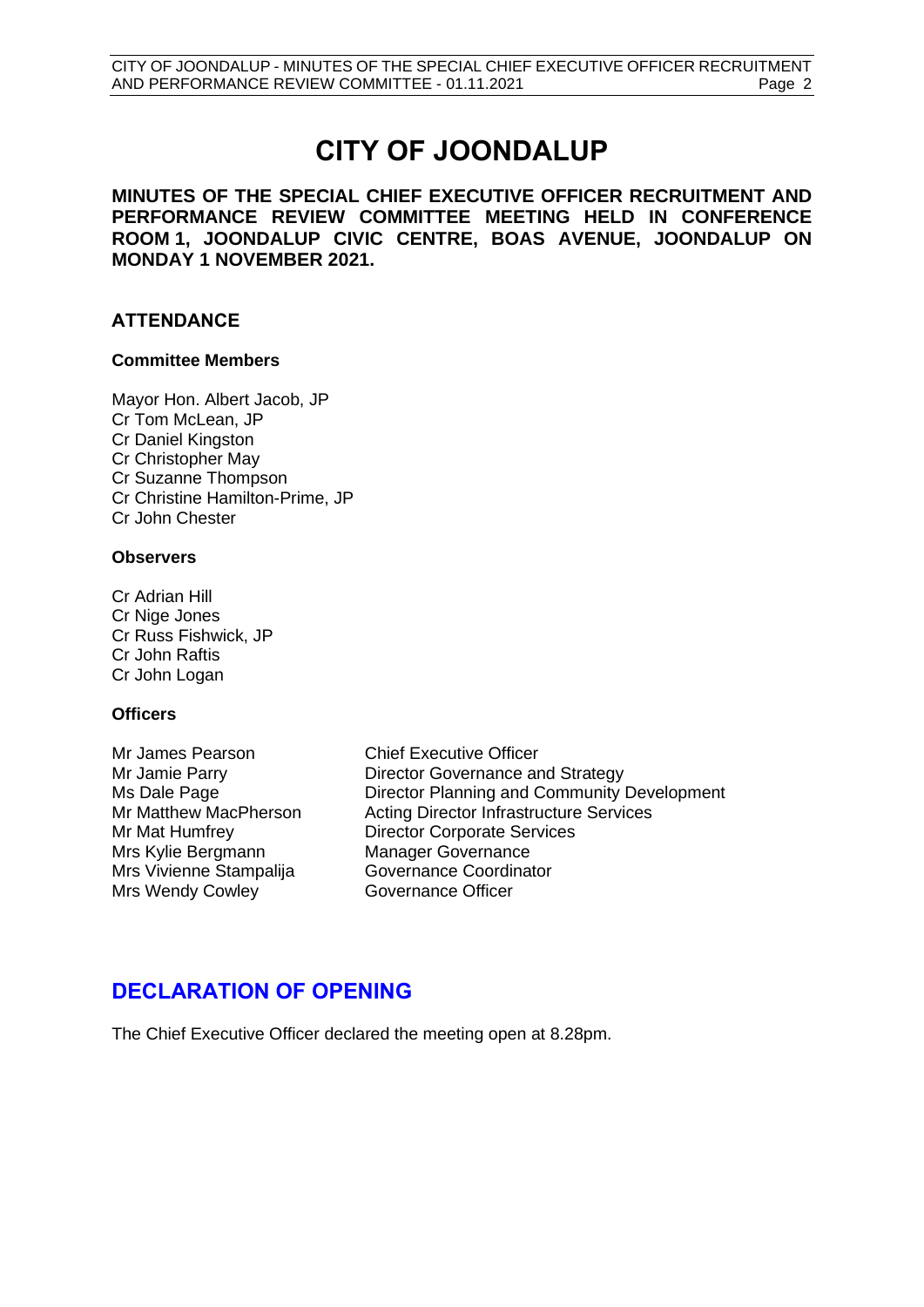# <span id="page-3-0"></span>**DECLARATIONS OF FINANCIAL INTEREST / PROXIMITY INTEREST / INTEREST THAT MAY AFFECT IMPARTIALITY**

Nil.

# <span id="page-3-1"></span>**ELECTION OF PRESIDING MEMBER**

Section 5.12 of the *Local Government Act 1995* (the Act) requires a committee appointed by a local government, to appoint a Presiding Member as the first item of business at its first meeting. Schedule 2.3 of the Act requires the Chief Executive Officer to preside.

Cr Tom McLean, JP nominated Hon. Mayor Albert Jacob, JP for the position of Presiding Member. Mayor Jacob accepted the nomination.

There being no further nominations at the close of the Election for Presiding Member, Hon. Mayor Albert Jacob, JP was declared elected unopposed to the position of Presiding Member and assumed the Chair at 8.30pm.

# <span id="page-3-2"></span>**ELECTION OF DEPUTY PRESIDING MEMBER**

It is open for the Committee to elect a Deputy Presiding Member, who would chair the meeting in the absence of the Presiding Member. Alternatively, if the Presiding Member is unavailable to chair the meeting and no Deputy Presiding Member has been appointed, in accordance with Section 5.14 of the Act, the Committee Members present at the meeting may choose one of themselves to preside over the meeting.

Hon. Mayor Albert Jacob, JP nominated Cr Christopher May for the position of Deputy Presiding Member. Cr May accepted the nomination.

There being no further nominations at the close of the Election for Deputy Presiding Member, Cr Christopher May was declared elected unopposed to the position of Deputy Presiding Member.

# <span id="page-3-3"></span>**APOLOGIES AND LEAVE OF ABSENCE**

# **Leave of Absence Previously Approved**

<span id="page-3-4"></span>Cr Nige Jones 2 November 2021 inclusive.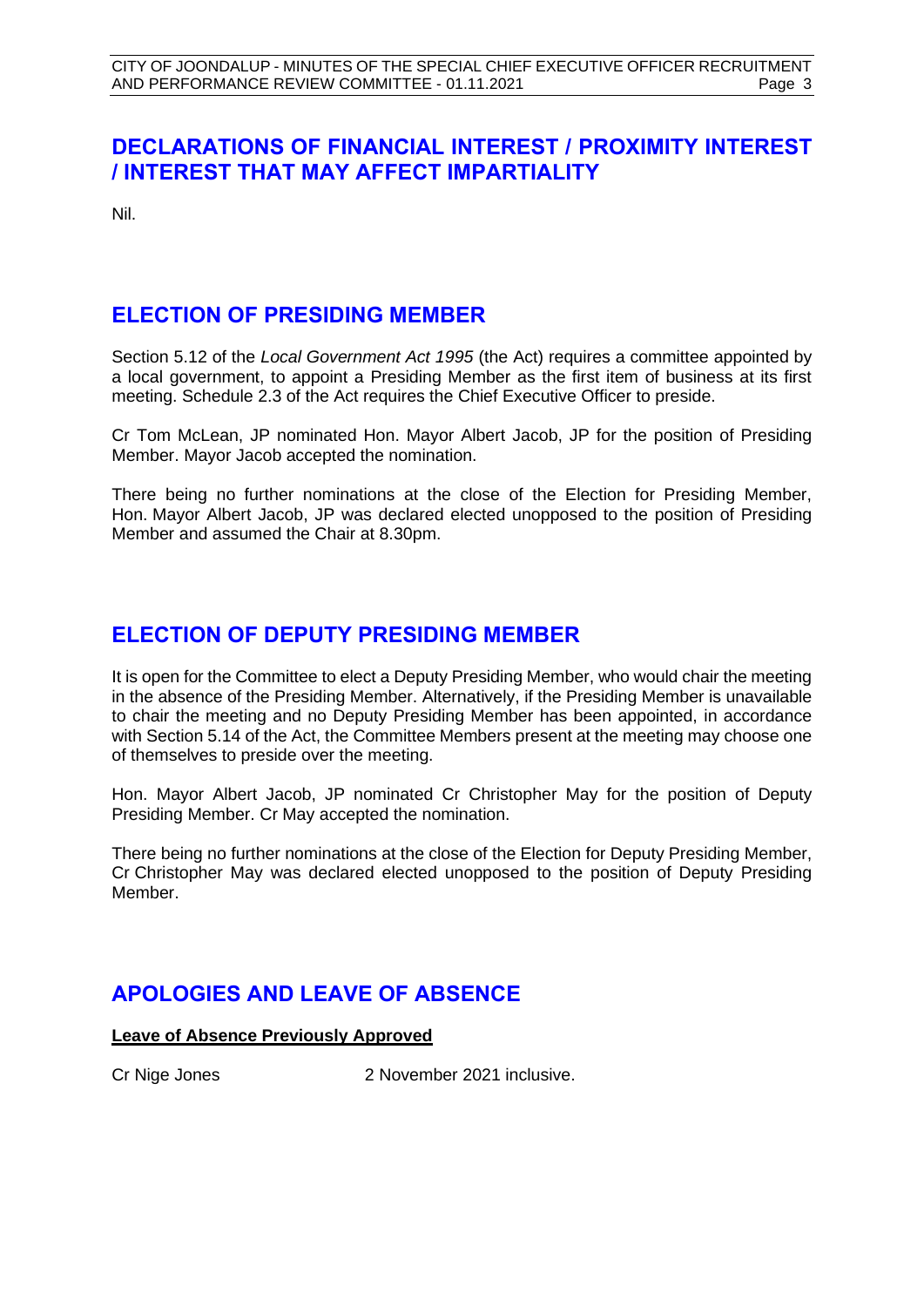# **ANNOUNCEMENTS BY THE PRESIDING MEMBER WITHOUT DISCUSSION**

Nil.

# <span id="page-4-0"></span>**IDENTIFICATION OF MATTERS FOR WHICH THE MEETING MAY BE CLOSED TO THE PUBLIC**

In accordance with Clause 5.2 of the City's *Meeting Procedures Local Law 2013*, this meeting was not open to the public.

# <span id="page-4-1"></span>**PETITIONS AND DEPUTATIONS**

Nil.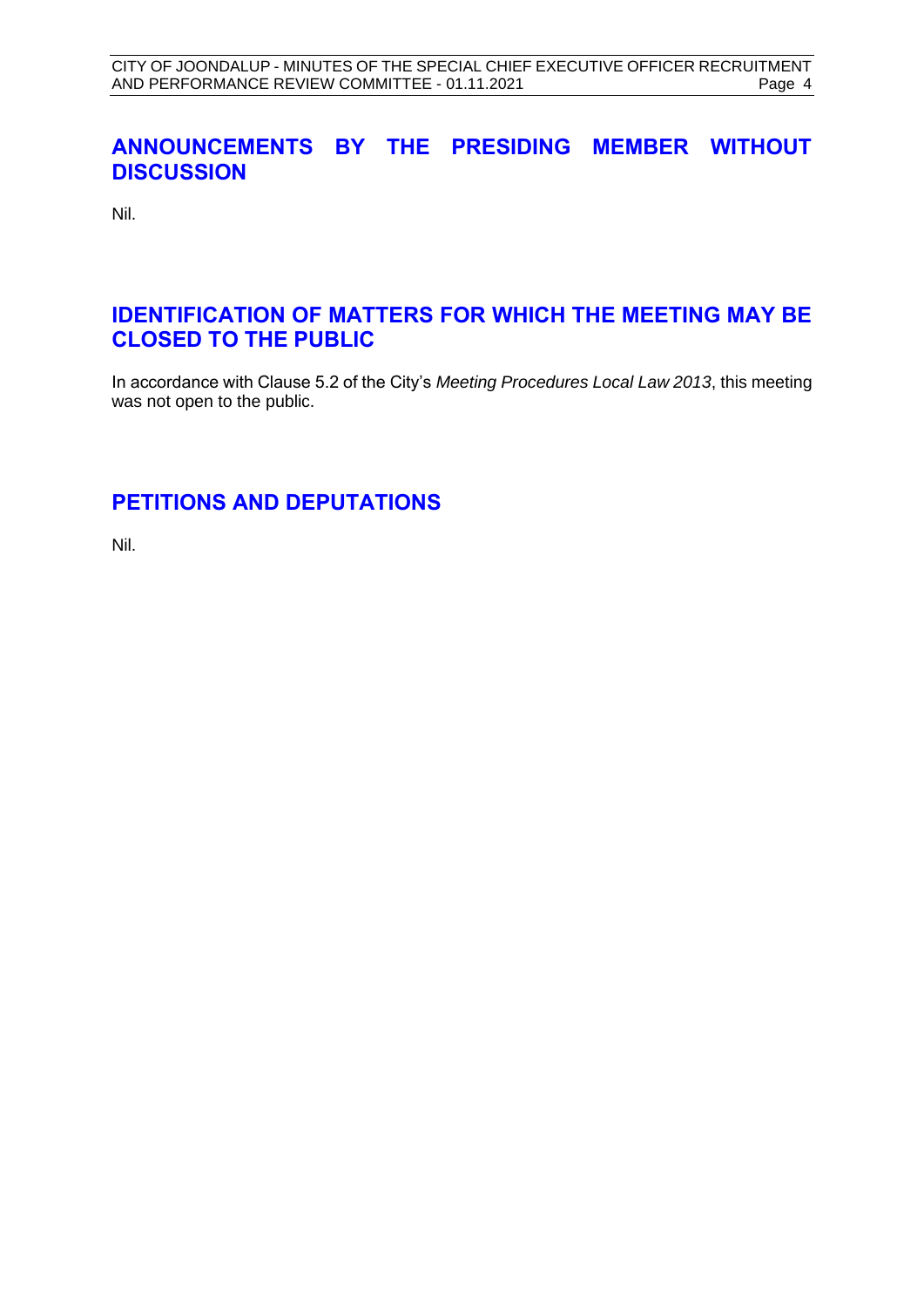# <span id="page-5-0"></span>**REPORT**

# <span id="page-5-1"></span>**ITEM 1 SETTING OF MEETING DATES - CHIEF EXECUTIVE OFFICER RECRUITMENT AND PERFORMANCE REVIEW COMMITTEE**

| <b>WARD</b>                           | All                                                                                                                                                                                              |
|---------------------------------------|--------------------------------------------------------------------------------------------------------------------------------------------------------------------------------------------------|
| <b>RESPONSIBLE</b><br><b>DIRECTOR</b> | Mr Jamie Parry<br>Governance and Strategy                                                                                                                                                        |
| <b>FILE NUMBERS</b>                   | 02153, 74574                                                                                                                                                                                     |
| <b>ATTACHMENTS</b>                    | Nil                                                                                                                                                                                              |
| <b>AUTHORITY / DISCRETION</b>         | Executive - The substantial direction setting and oversight<br>role of Council, such as adopting plans and reports,<br>accepting tenders, directing operations, setting and<br>amending budgets. |

### **PURPOSE**

For the Chief Executive Officer (CEO) Recruitment and Performance Review Committee to consider the proposed schedule of committee meeting dates for 2021-22.

# **EXECUTIVE SUMMARY**

In order to assist with forward planning for all Elected Members, management and staff, a schedule of meeting dates has been prepared for the CEO Recruitment and Performance Review Committee, ensuring synergy between meeting dates and the flow of information and decision-making.

It is recommended that the CEO Recruitment and Performance Review Committee adopts the meeting dates and times for the CEO Recruitment and Performance Review Committee of the City of Joondalup to be held at the Joondalup Civic Centre (Conference Room 1), Boas Avenue, Joondalup.

# **BACKGROUND**

The CEO Recruitment and Performance Review Committee was established at the Special Council meeting held on 1 November 2021 (JSC02-11/21 refers). The role of the CEO Recruitment and Performance Review Committee is as follows:

- Recommend to Council the selection and appointment process of a CEO.
- Recommend to Council the preferred consultant to assist with the recruitment process for a CEO.
- Undertake the interview of preferred applicant(s) on the advice of the appointed consultant's shortlisted applicants for the position of CEO.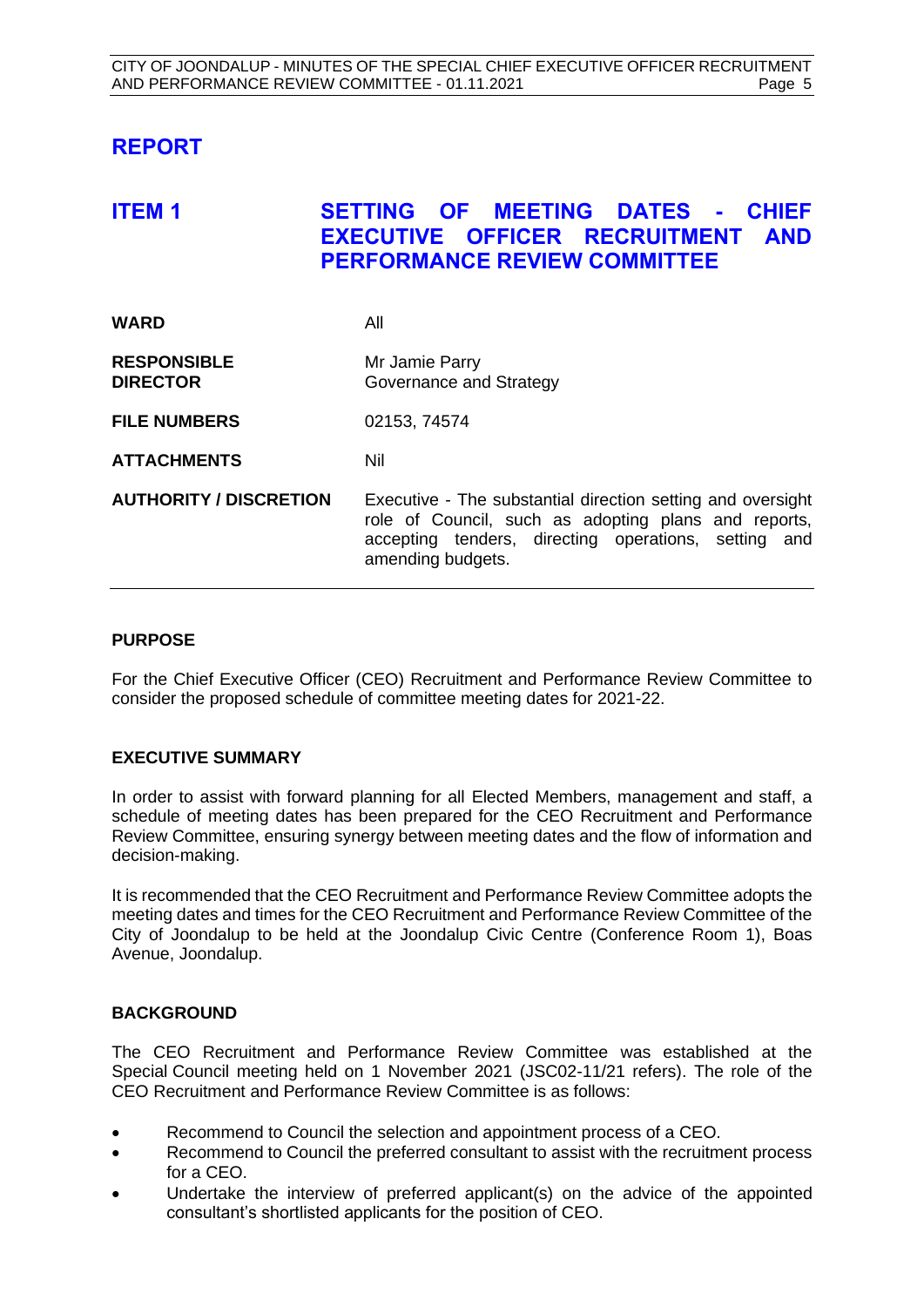- Recommend to Council the appointment of a preferred applicant as CEO under the terms and conditions of an agreed CEO Employment Contract.
- Review the CEO's performance in accordance with the appropriate provisions contained within the CEO's Employment Contract.
- Prepare and table the concluded report, in accordance with the appropriate provisions within the CEO's Employment Contract to Council.
- Review the CEO's performance on an on-going basis as and when deemed necessary in accordance with the appropriate provisions contained within the CEO's Employment Contract.
- Review the Key Performance Indicators to be met by the CEO.
- Review the CEO's remuneration package, in accordance with the appropriate provisions within the CEO's Employment Contract.
- Review the CEO's Employment Contract and make recommendations to Council in relation to varying the contract as and when necessary.

The proposed 2021-22 schedule of Council meeting dates is based on the format used in recent years. That is, a monthly meeting format with Strategy Sessions held on the first Tuesday of each month, Briefing Sessions held on the second Tuesday and Council meetings on the third Tuesday.

This enables committee meetings to be scheduled on the Monday, Tuesday or Wednesday of weeks one, two and three so as to minimise potential conflicts with other Council activities. Due to the alignment of the CEO's Key Performance Indicators with the reporting of the *Corporate Business Plan* progress report, it is necessary to hold the CEO Recruitment and Performance Review Committee meetings in the fourth and fifth weeks of the respective months.

# **DETAILS**

The CEO Recruitment and Performance Review Committee oversees the development and review of the CEO's employment contract and all associated performance matters.

The Chief Executive Officer's Key Performance Indicators adopted by Council at its meeting held on 12 October 2021 (CJ148-10/21 refers) have been aligned with the City's *Corporate Business Plan* (CBP). The CBP progress report is provided to Council on a quarterly basis, the quarterly meetings of this committee are aligned with Council's acceptance of the quarterly CBP progress report in the following periods:

| <b>Quarter</b> | <b>Period</b>      | <b>Council Meeting</b> | <b>Committee Meeting</b> |
|----------------|--------------------|------------------------|--------------------------|
| One            | July / September   | November               | November                 |
| Two            | October / December | February               | February                 |
| <b>Three</b>   | January / March    | May                    | May                      |
| Four           | April / June       | August                 | August *                 |

\*Note: The August committee meeting dates are yet to be determined as the Special committee meetings will incorporate the CEO's annual performance review process.

In addition, meetings of this committee are aligned to the performance review process as outlined in the CEO's employment contract. It has been usual practice to hold a meeting earlier in the year to appoint an external and independent HR expert or similar to consult with and seek guidance from and to facilitate the annual review of the CEO's performance.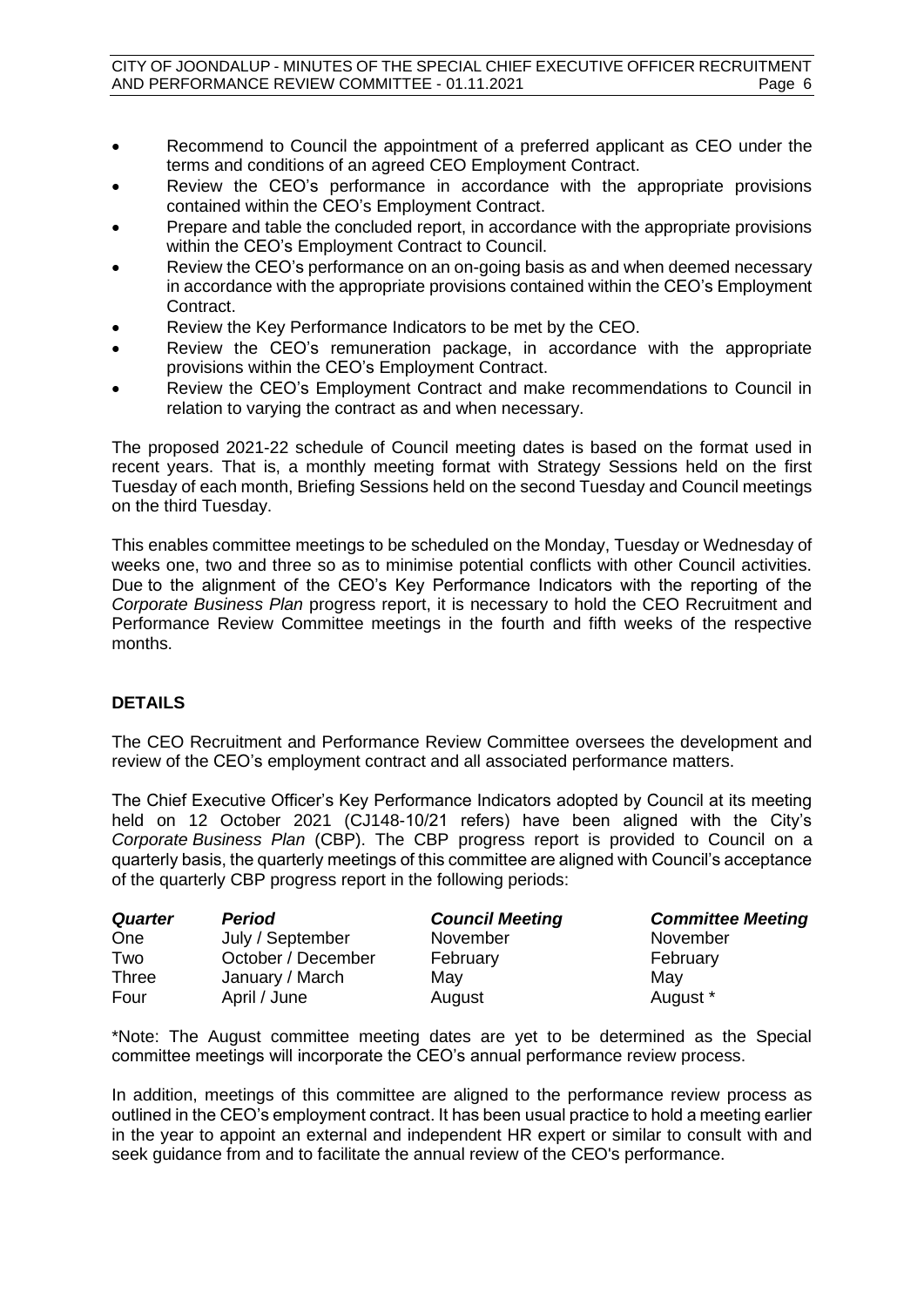Further special committee meetings will be determined for the purpose of undertaking the Chief Executive Officer's Annual Performance review. The annual review process requires the committee to conduct a formal interview with the CEO, (clause 11.2(b)). The process for conducting the CEO's performance review, as set out in clause 11.2, provides not only for the various tasks and issues that need to be considered but also specific timeframes.

The key element for the annual CEO performance review that drives the timeframes is the formal scheduled interview by the committee with the CEO. With this in mind, the critical timeframes for the annual review are as follows:

- The CEO is to be given at least 25 working days notice of the scheduled interview.
- The CEO is required to prepare a self-evaluation report and submit it to all of the Elected Members as well the committee not less than 15 working days prior to the scheduled interview.
- The committee is required to invite written comments from all individual Elected Members addressing their views on the CEO's performance at least 15 working days prior to the scheduled interview and the responses, which must be dated and signed must be received back by the committee at least five working days prior to the scheduled interview.
- The Committee must prepare a report within 30 days of the conclusion of the review.
- As soon as the report is completed the committee must provide a copy to the CEO and give him up to five working days to provide any written comments he may have on matters addressed in the report to the committee.
- The committee is required to submit its report and any comments of the CEO to the next meeting of Council provided Council receives it at least five working days prior to the meeting.

The proposed quarterly committee meeting dates for 2021-22 are as follows:

- Monday 29 November 2021, commencing at 5.45pm.
- Monday 21 February 2022, commencing at 5.45pm.
- Monday 23 May 2022, commencing at 5.45pm.
- Monday 28 November 2022, commencing at 5.45pm.

In addition, further special committee meetings will be determined for the purpose of undertaking the CEO's annual performance review.

# **Issues and Options Considered**

The CEO Recruitment and Performance Review Committee can either:

- adopt the meeting dates as proposed in this Report; or
- amend the meeting dates.

# **Legislation / Strategic Community Plan / Policy Implications**

| Legislation | Local Government Act 1995.                           |
|-------------|------------------------------------------------------|
|             | Local Government (Administration) Regulations 1996.  |
|             | City of Joondalup Meeting Procedures Local Law 2013. |
|             | Local Government Legislation Amendment Act 2019.     |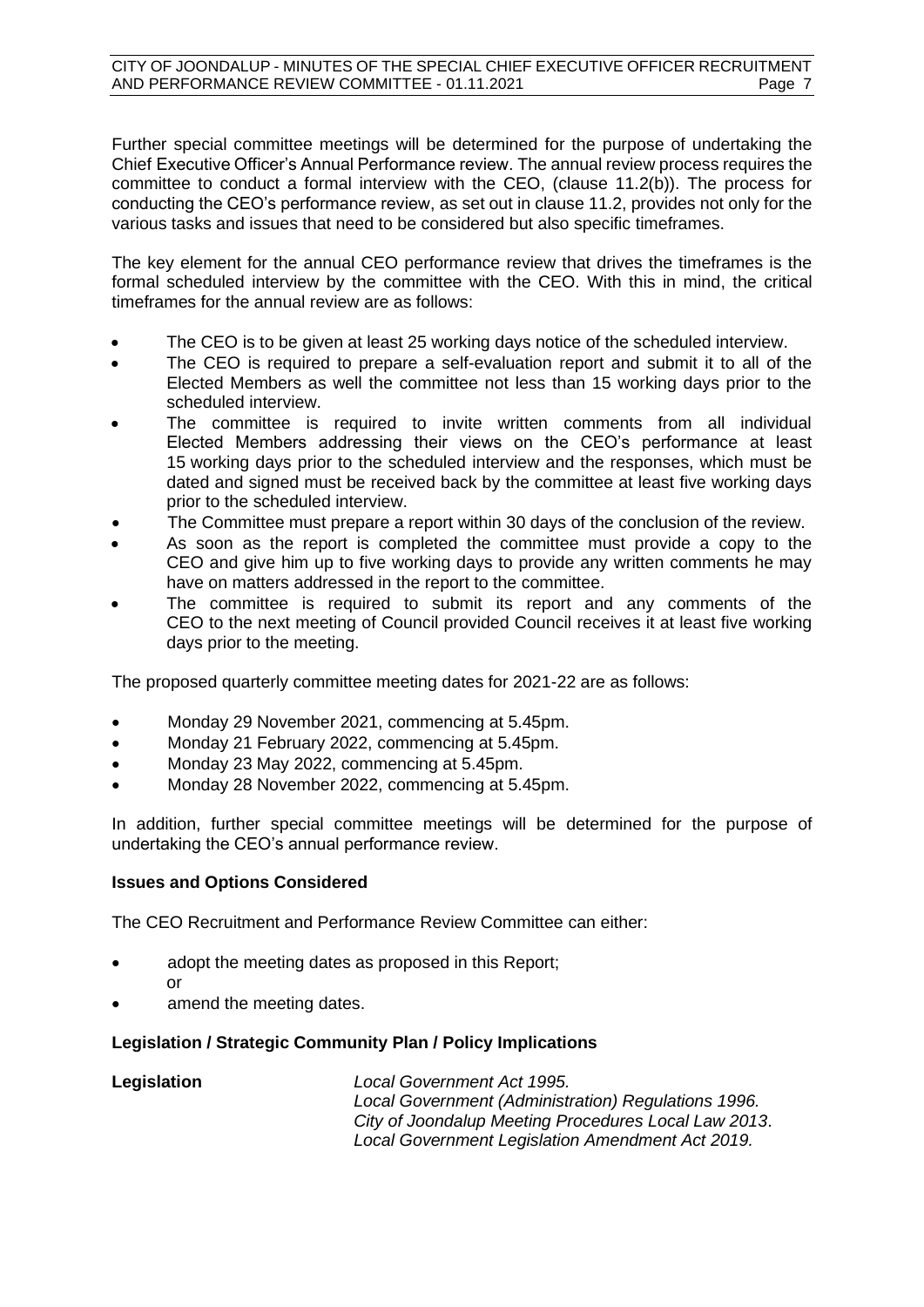# **Strategic Community Plan**

| <b>Key theme</b>            | Governance and Leadership. |
|-----------------------------|----------------------------|
| <b>Objective</b>            | Corporate capacity.        |
| <b>Strategic initiative</b> | Not applicable.            |
| <b>Policy</b>               | Not applicable.            |

### **Risk Management Considerations**

Should forward planning of committee meetings not be identified, then there is a risk for meetings to be held on an ad-hoc basis, lacking coordination with other key meetings and corporate planning processes.

### **Financial / Budget Implications**

Not applicable.

# **Regional Significance**

Not applicable.

### **Sustainability Implications**

Not applicable.

### **Consultation**

Not applicable.

### **COMMENT**

The proposed committee meeting dates align with the quarterly *Corporate Business Plan* reporting being considered by Council as many of the CEO's Key Performance Indicators are contained within the Corporate Business Plan. In addition, further special committee meetings will be determined for the purpose of undertaking the CEO's annual performance review.

The proposed meeting dates for the CEO Recruitment and Performance Review Committee are cognisant of proposed meeting dates for a variety of other committees.

# **VOTING REQUIREMENTS**

Simple Majority.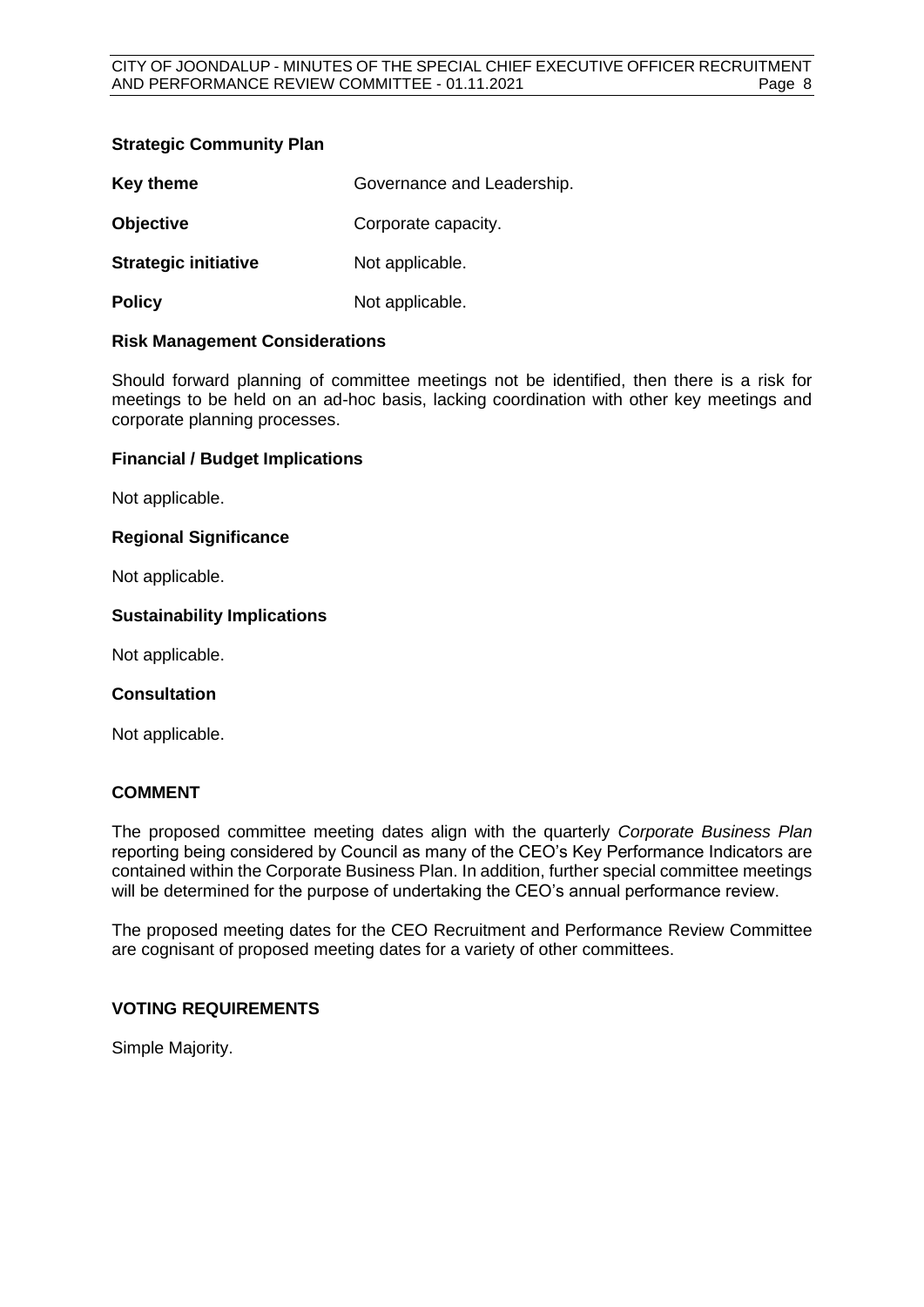**MOVED Cr Chester, SECONDED Cr McLean that Council that the Chief Executive Officer Recruitment and Performance Review Committee ADOPTS the following meeting dates and times for the Chief Executive Officer Recruitment and Performance Review Committee of the City of Joondalup to be held at the Joondalup Civic Centre (Conference Room 1), Boas Avenue, Joondalup:**

- **1 Monday 29 November 2021, commencing at 5.45pm;**
- **2 Monday 21 February 2022, commencing at 5.45pm;**
- **3 Monday 23 May 2022, commencing at 5.45pm;**
- **4 Monday 28 November 2022, commencing at 5.45pm.**

### **The Motion was Put and CARRIED (7/0)**

**In favour of the Motion:** Mayor Jacob, Crs Chester, Hamilton-Prime, Kingston, May, McLean and Thompson.